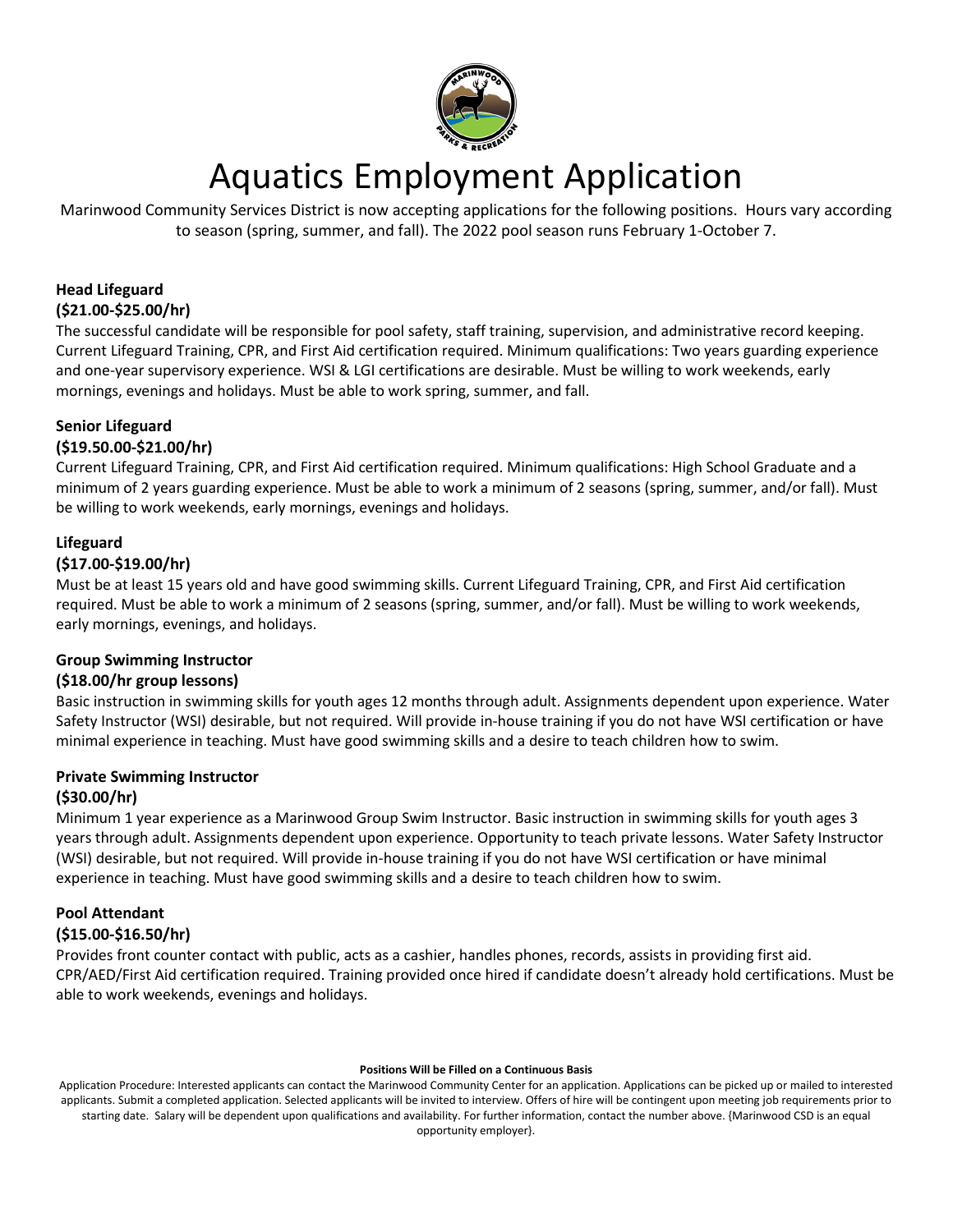

# Marinwood Community Services

# Aquatics Staff Application

# \*\*Applications must be returned or mailed by the applicant\*\*

*Incomplete applications or applications with missing documents will not be accepted. A completed application does not guarantee employment with the Marinwood Community Services District but may qualify you for an interview.*

**Return your application to: Questions?**<br>
Marinwood Pool / Community Center (415) 479-0775 phone Marinwood Pool / Community Center Phone: (415) 479-0775 775 Miller Creek Rd, San Rafael 94903 (415) 479-7759 fax

# **Marinwood Community Center office hours:**

Monday – Friday, 9am-5pm

## **Position Applying For:** (Check all that apply)

Job descriptions and qualifications for each position are available at the Marinwood Community Center and have been attached for your convenience.

Lifeguard Other: Sr. Lifeguard **Pool Attendant** 

Head Guard Swim Instructor

| First                                                                      |  | Middle | Last                                                                                                         |  |
|----------------------------------------------------------------------------|--|--------|--------------------------------------------------------------------------------------------------------------|--|
|                                                                            |  |        | Phone: ( )                                                                                                   |  |
|                                                                            |  |        |                                                                                                              |  |
|                                                                            |  |        |                                                                                                              |  |
|                                                                            |  |        |                                                                                                              |  |
|                                                                            |  |        |                                                                                                              |  |
|                                                                            |  |        | Current College Students: Phone number, best time to reach you & last day we can contact you at this number: |  |
| What school, if any, will you attend next fall (fall 2021)?                |  |        |                                                                                                              |  |
| Have you worked for the Marinwood Community Services District before?<br>q |  |        |                                                                                                              |  |
|                                                                            |  |        |                                                                                                              |  |
|                                                                            |  |        |                                                                                                              |  |
| Exceptions, conflicts, days, and times you are unavailable to work:        |  |        |                                                                                                              |  |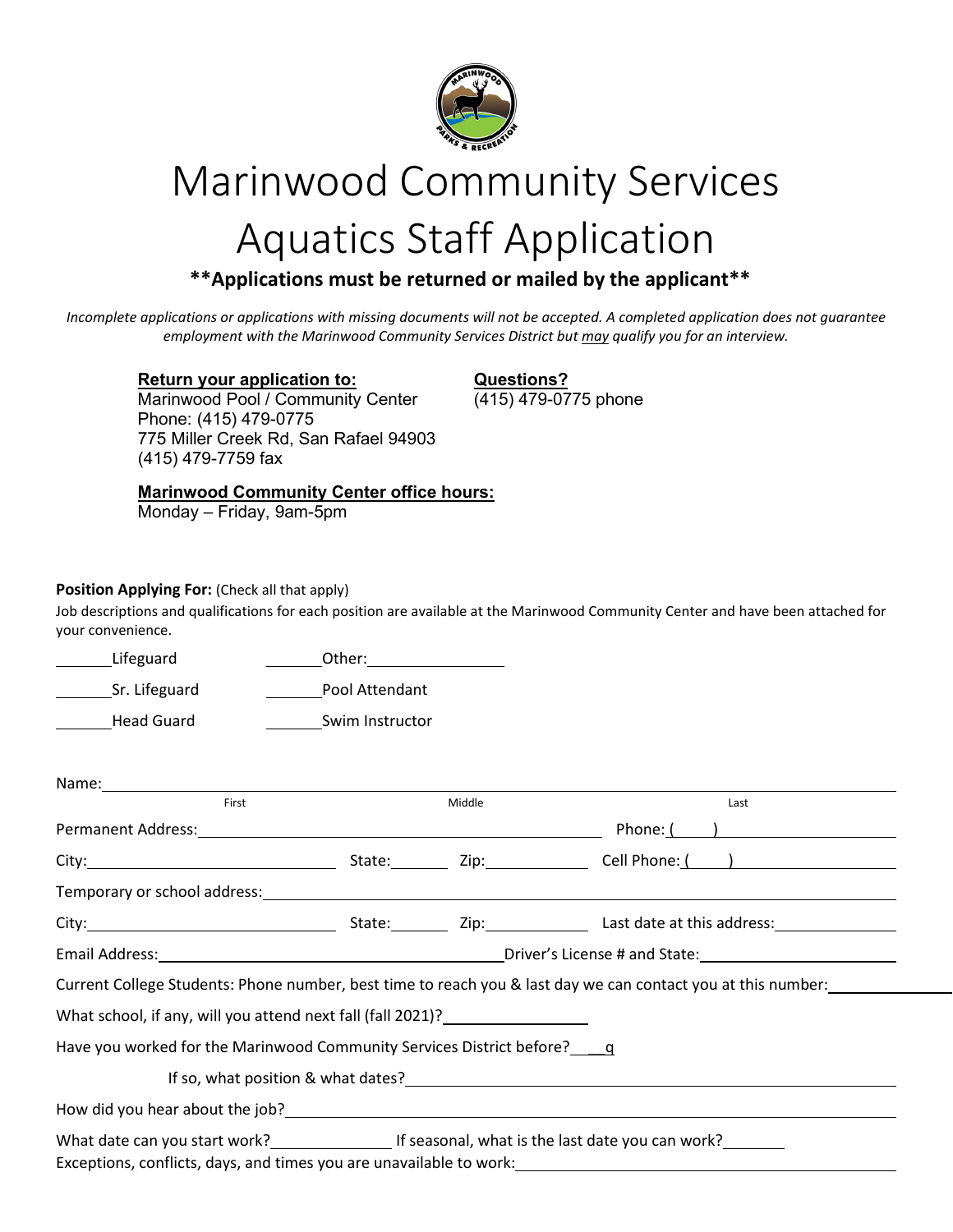

# **Education:**

Circle the highest grade completed: 1 2 3 4 5 6 7 8 9 10 11 12 G.E.D. 13 14 15 16 17 18

Are you at least 15 years of age? YES NO

List your High School, College, Business, Trade, Correspondence or other courses below:

| Name of School & Location | Major Subject of Course<br>Study | Total<br>Sem. Units | Total<br>Quar. Units | List Degree / Certificate Rcvd.<br><b>Including Dates</b> |
|---------------------------|----------------------------------|---------------------|----------------------|-----------------------------------------------------------|
|                           |                                  |                     |                      |                                                           |
|                           |                                  |                     |                      |                                                           |
|                           |                                  |                     |                      |                                                           |

| 1. Are you at least 18 years of age? YES | NO |
|------------------------------------------|----|
|                                          |    |

2. Desired Number of hours each week:

3. Do you have any physical conditions which may limit your ability to perform the job you are applying for?

YES NO If yes, please explain

4. Have you, as an adult, ever been convicted of any law violation, excluding minor traffic violations?

VES \_\_\_\_\_\_\_\_\_ NO lf yes, please explain

5. Have you ever been discharged or asked to resign?

| <b>YES</b>                                                  | NO If yes, please explain |
|-------------------------------------------------------------|---------------------------|
| 6. Do you have any relatives working for the Marinwood CSD? |                           |

YES NO If yes, please explain

# **Describe fully any job related skills, knowledge, qualifications or other training that you possess that pertain to the position.**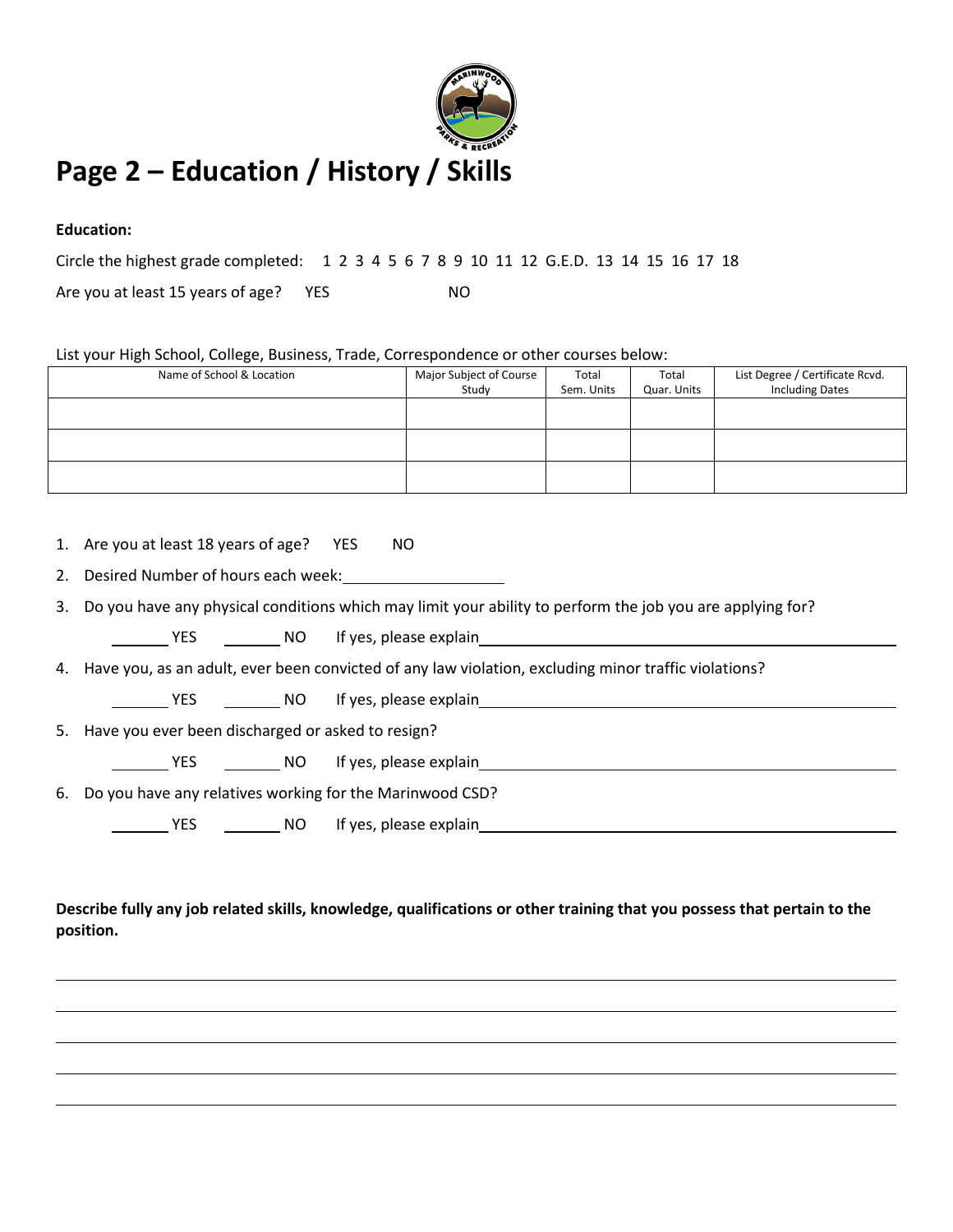

# **Page 3 - Certifications / History / References**

**Certifications:** Please list any certifications you hold that either are job-related or are required for the job.

| Title                  | Date Issued | <b>Expiration Date</b> |
|------------------------|-------------|------------------------|
| Lifeguarding           |             |                        |
| CPR/AED for Lifeguards |             |                        |
| <b>First Aid</b>       |             |                        |
| Other:                 |             |                        |
| Other:                 |             |                        |

**Employment History:** Please list any job-related voluntary or paid employment experience. Begin with your current or most recent position. Use additional sheets if necessary. You may submit a resume or other supporting documentation, but not as substitution for completing this section. **Please do not write "see resume" in the "Duties" box. Present or past employers may be contacted.**

| From:               | To:      | Employer              |      | Job Title                     |  |
|---------------------|----------|-----------------------|------|-------------------------------|--|
| Mo./Yr.             | Mo./Yr.  |                       |      |                               |  |
| Total               | Hours    | <b>Street Address</b> | City | <b>Supervisors Name/Phone</b> |  |
| Yrs./Mos.           | per week |                       |      |                               |  |
|                     |          | Duties:               |      |                               |  |
|                     |          |                       |      |                               |  |
| Reason for Leaving: |          |                       |      |                               |  |
|                     |          |                       |      |                               |  |

| From:               | To:      | Employer              |      | Job Title              |  |
|---------------------|----------|-----------------------|------|------------------------|--|
| Mo./Yr.             | Mo./Yr.  |                       |      |                        |  |
| Total               | Hours    | <b>Street Address</b> | City | Supervisors Name/Phone |  |
| Yrs./Mos.           | per week |                       |      |                        |  |
|                     |          | Duties:               |      |                        |  |
|                     |          |                       |      |                        |  |
| Reason for Leaving: |          |                       |      |                        |  |
|                     |          |                       |      |                        |  |

| From:               | To:      | Employer              |      | Job Title              |  |
|---------------------|----------|-----------------------|------|------------------------|--|
| Mo./Yr.             | Mo./Yr.  |                       |      |                        |  |
| Total               | Hours    | <b>Street Address</b> | City | Supervisors Name/Phone |  |
| Yrs./Mos.           | per week |                       |      |                        |  |
|                     |          | Duties:               |      |                        |  |
|                     |          |                       |      |                        |  |
| Reason for Leaving: |          |                       |      |                        |  |
|                     |          |                       |      |                        |  |